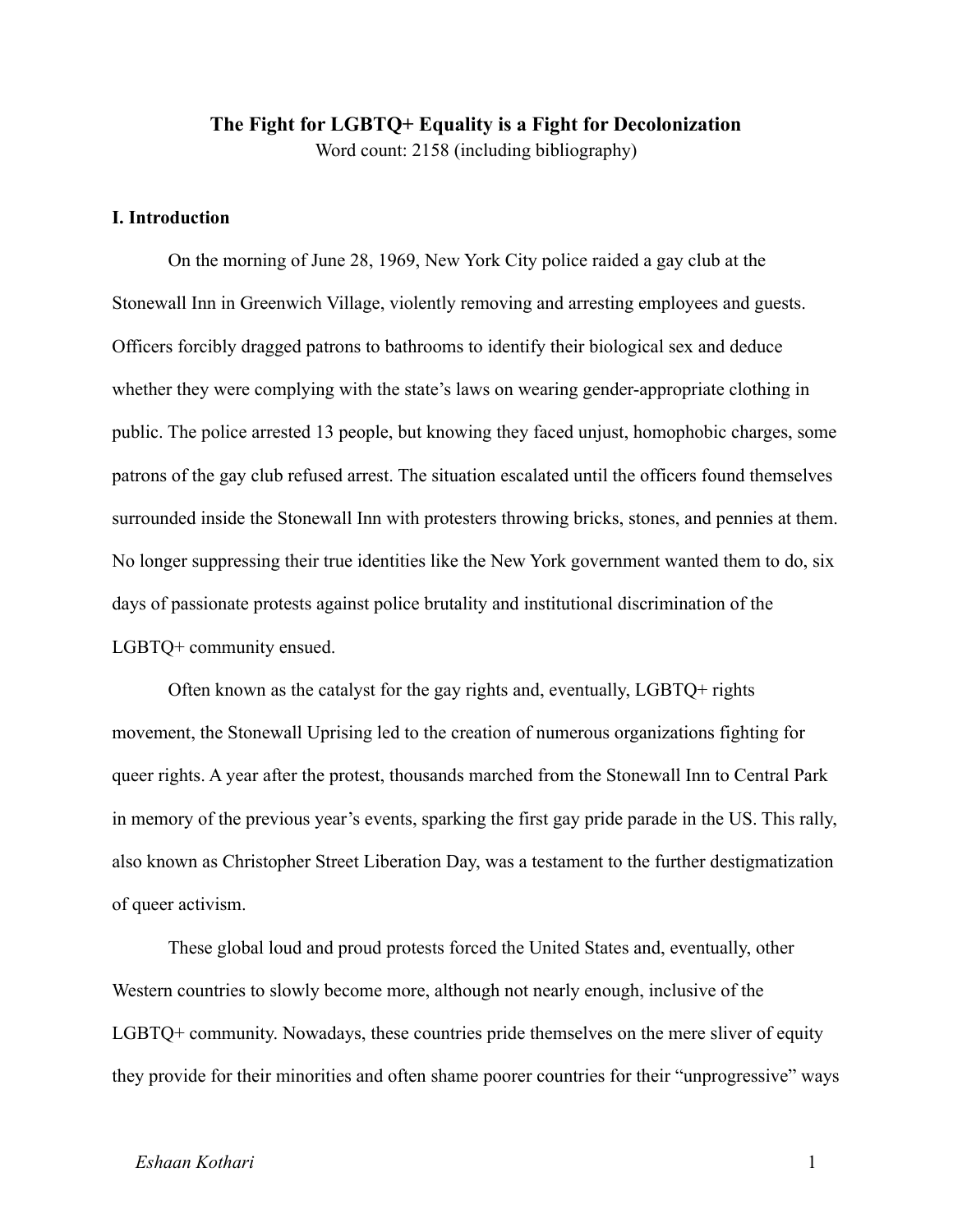when it comes to gender equality. "Upholding an insidious element of white supremacy, some people conveniently ignore that, in many cases, colonialism and external impact are the only reason for the mistreatment of queer people in [poorer nations]," writers of The Oxford Student, explained. Great Britain, which now prizes itself on its progressivity, is especially guilty of this practice as British colonists replaced India's native customs of gender and sexual inclusivity with British norms of heteropatriarchy and cisnormativity through oppressive regulations. Although British colonialism in India ended in 1947, these anti-LGBTQ+ laws often live on today because of the struggle to decolonize the country from its deeply ingrained colonial institutions.

## **II. Historical Background**

Although Christianity has evolved from its creation, it has supported a heteropatriarchy and cisnormative society since its inception, spurring European imperialists to spread such queerphobic views in their colonies. The iconic story of Adam and Eve portrays the first man and woman. God sends Adam to the Garden of Eden, and Adam makes Eve from his rib for a companion. Eve picks and eats an apple from the forbidden tree, and God punishes the couple by banishing them and humankind from paradise. Since religious leaders often blame Eve for her sin and bringing down the rest of peoplekind with her, the story perpetuates the notion, at an early stage, that women were fundamentally disobedient and men needed to keep them in check. However, in the European patriarchy, this view of male superiority extends to all genders, not just females. Genesis 1:27 in the Bible reads "and God created man to his own image: to the image of God he created him: male and female he created them." The Old Testament, one of the most influential documents in Christianity, clearly states that God only created man and woman, enforcing the binary system and disregarding the livelihood of non-conforming individuals. In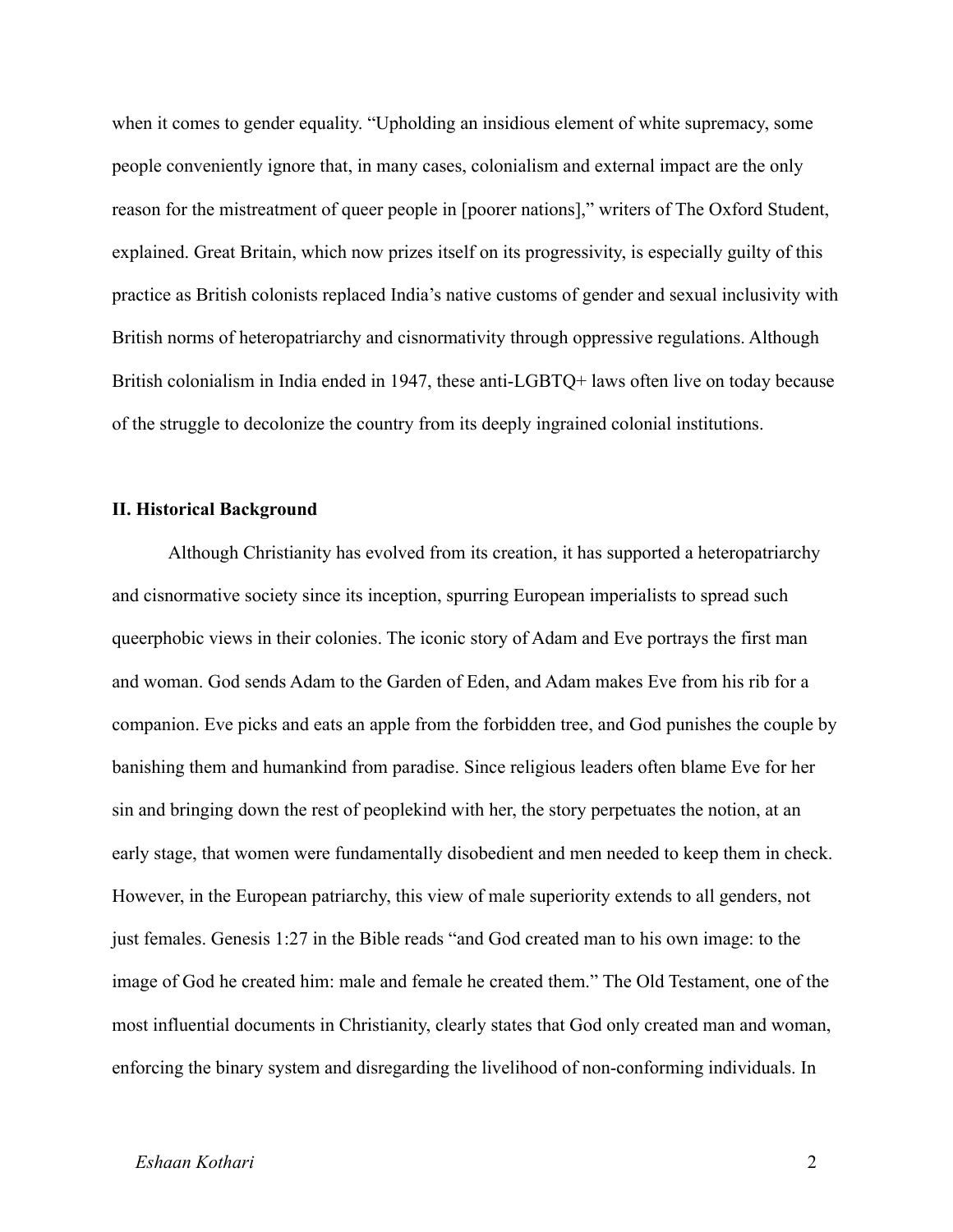fact, God tells his disciples that he created them a certain way, or in "his own image," and to stick to this role for their lifetime, essentially ostracizing transgender individuals and people whose gender expression may not match their essentialistic gender roles. The Adam and Eve story not only supports this claim since mankind began with a man and a woman, but it also perpetuates a heteronormative narrative since Adam's companion was a woman, Eve. Although many Christians today are proponents of the LGBTQ+ community and interpret that the Bible is inclusive of this group, Leviticus 18:22 reads "do not practice homosexuality, having sex with another man as with a woman. It is a detestable sin," clearly establishing homophobic roots in Christianity.

During the Early Middle Ages, Europe increasingly Christianized after the Roman Empire adopted Christianity as its official religion in 280 BC. Since the Catholic Church held more power than kings during that time, Christian cisheteropatriarchal ideas spread across Europe. Naturally, Christian kingdoms adopted these values as "natural" and enforced them with oppressive institutions. For example, even though the Spanish Inquisition investigated Jews, "it played an active role in the prosecution of persons suspected of homosexual activity." Additionally, the British passed the Buggery Act 1533, which punished sodomy and male homosexuality with death. Besides criminalizing gay and lesbian people in the motherland, this law established a guide for anti-LGBTQ+ regulations in British colonies like India in the coming years. Later, in the eighteenth century, as European society secularized, people could no longer rest these views on religion, and instead supported queerphobia with faulty research and scientific evidence, like they did racism. Believing that their problematic ideas were "universal" and supported by nature, the British and other European colonists did not tolerate indigenous views of LGBTQ+ inclusivity and fluidity. To correct these views and spread the word of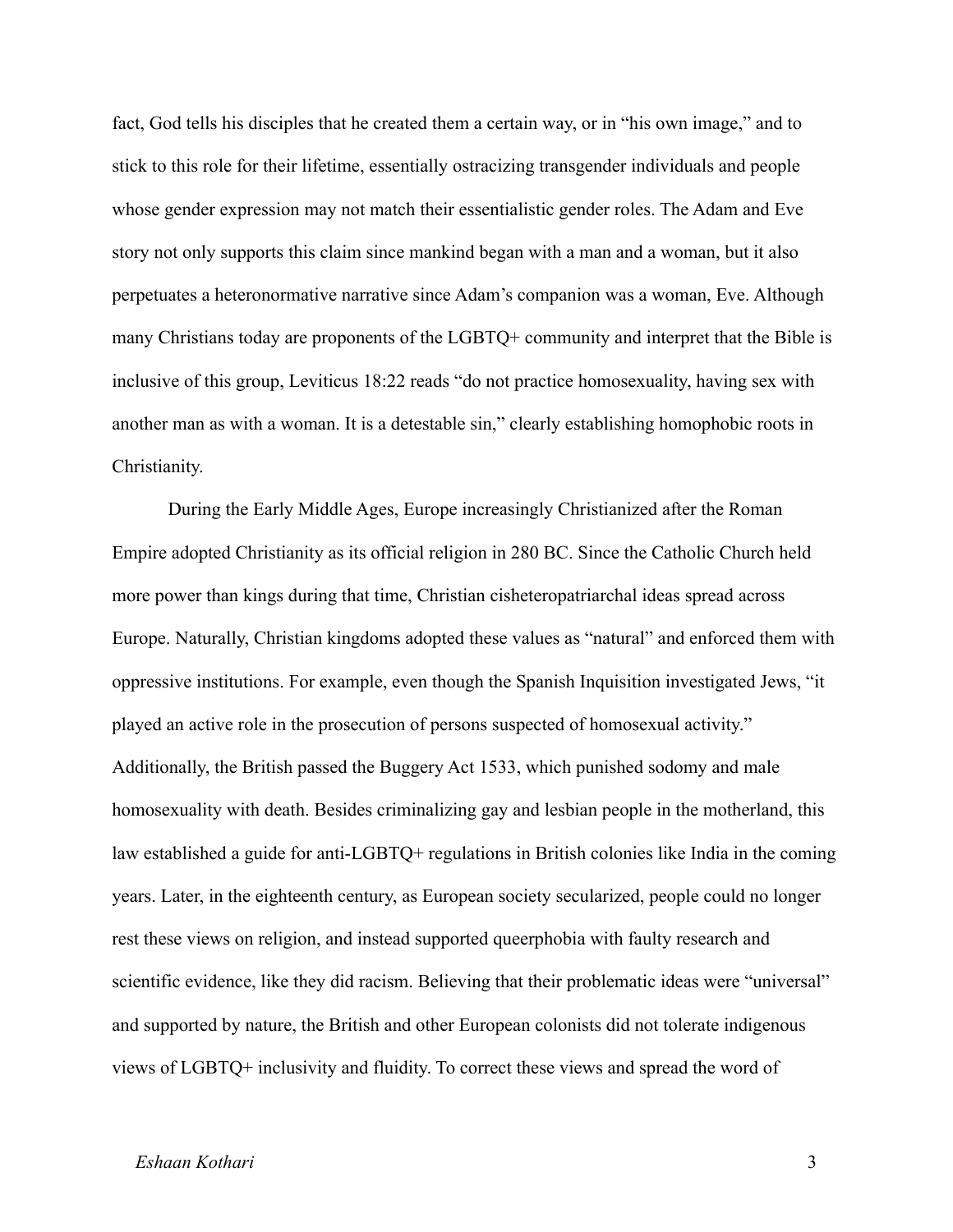Christianity, Great Britain established oppressive institutions that quelled queer activity and forced the rest of the civilians to join the colonists in their anti-LGBTQ+ sentiment.

#### **III. Case Study: India**

Ruth Vanita and Saleem Kidwai, authors of *Same-Sex Love in India: Readings from Literature and History* and experts on LGBTQ+ individuals in India, suggest that queer inclusivity dates back to 4000 BCE during the Vedic period. For example, Vedas, Hinduism's first sacred texts, describe a deity, Shiva, as a multi-gendered blend of himself and his wife, Parvati, also known as his Ardhanarshvara or "half-female" form. Just like the British colonists have Christianity to establish their norms, Hinduism is a cultural and moral guide for most Indians. Since Hindu scriptures clearly reference non-binary people, like Shiva, and assign them prestigious roles as gods, believers of the religion were taught to accept and worship LGBTQ+ individuals. In fact, Indian communities often recognized hijras, people who are biologically born male but identify as either a woman or non-binary, as powerful demi-gods capable of blessing and cursing people. These unrealistic powers reflected their powerful roles in pre-colonial Indian society and people's acceptance and celebration of them. The jobs hijras held in the Sultanate and Mughal courts as esteemed royal servants and tax collectors enhanced their existing religious authority. Even though prejudice against the LGBTQ+ community existed in pre-colonial communities, discrimination and oppression backed by a legal system only arrived with the British.

After August 2, 1858, the day the British Crown formally took over India, Christian norms of cisheteronormativity wiped any glimpse of LGBTQ+ tolerance in Indian society. Soon into their regime, in 1865, the British established Section 377 (S377) of the Indian Penal Code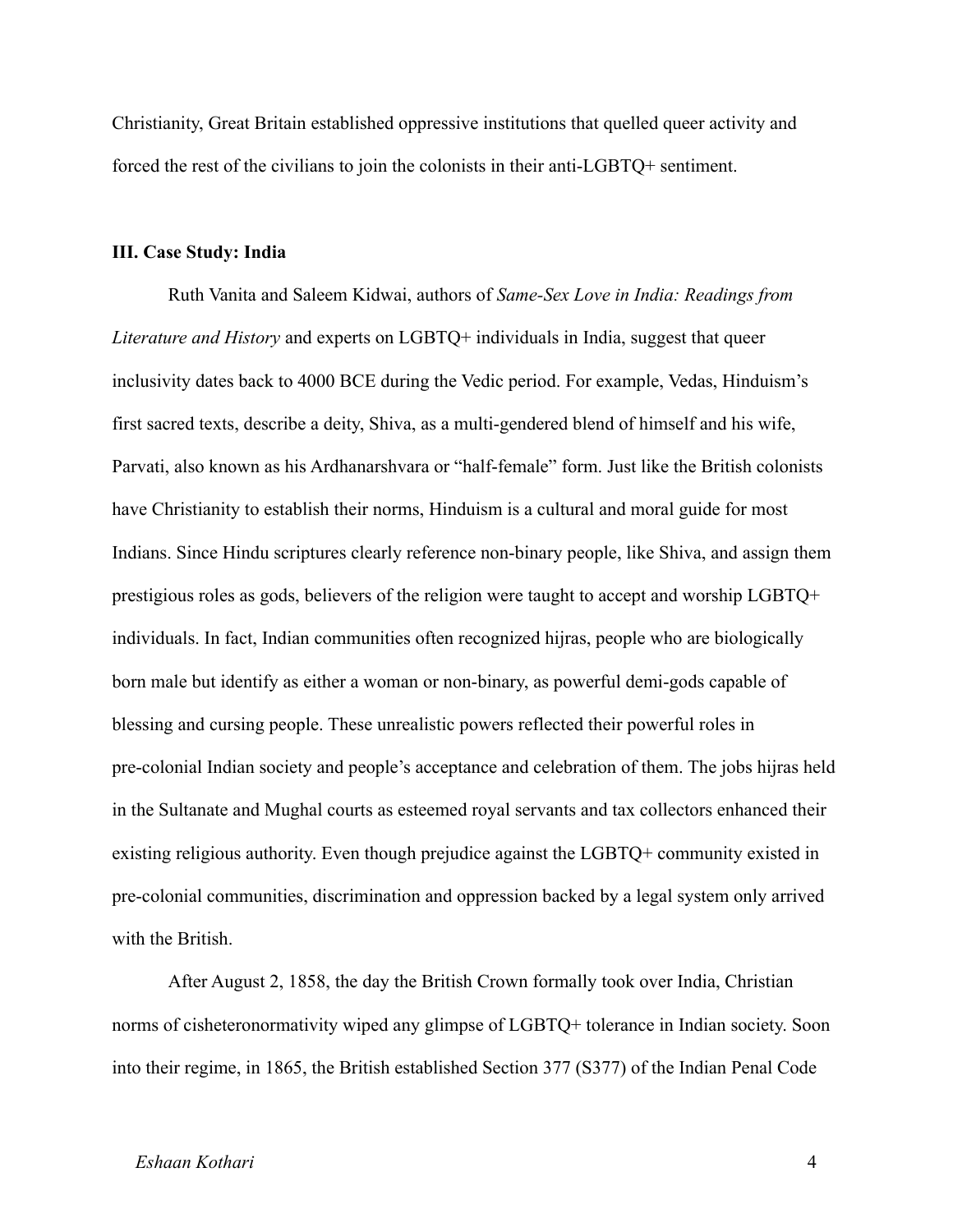(IPC) based on their own Buggery Act, which criminalized homosexuality and queerness. It states, "whoever voluntarily has carnal intercourse against the order of nature with any man, woman or animal, shall be punished with imprisonment for life, or with imprisonment of either description for a term which may extend to ten years, and shall also be liable to fine." Despite the vague language, the law establishes a clear punishment for existing and loving outside of binary mandates, describing it as "against the order of nature." Criminalizing private, consensual same-sex intercourse highlights the deeply homophobic nature of the colonists. Making matters worse, S377 was only the beginning of the British government's attempt to suppress queerness: sections 268, 292, 293, 294, 110, 110, and 112 were all deeply anti-LGBTQ+ laws in the IPC.

Unfortunately, criminalizing queerness forcibly transferred British ideas on gender and sexuality to Indian culture due to people's fear of penalization and centuries of oppression that established British ideas as the norm. LGBTQ+ groups like the hijras, who decades before thrived in society, were forced into hiding in marginalized areas and lost their land, money, and property since their sexuality and femininity violated S377 and all the other queerphobic laws. Observing gender "deviant" behavior and ignorantly believing that these actions will both create instability in their colony and "corrupt" the minds of local settlers, the British continuously portrayed the hijras as an "unlawful tribe" through laws and propaganda. Later, the administration heightened their oppression of the hijras as R. Simson, the secretary of a leading bureaucrat in a northwestern Indian province, wrote to the Inspector General of Police about their intentions of hijra extinction. With almost all institutions, including law enforcement and the criminal justice system, supporting the British-imposed binary system and agenda for LGBTQ+ persecution, hijras and other members of the LGBTQ+ community had to resort to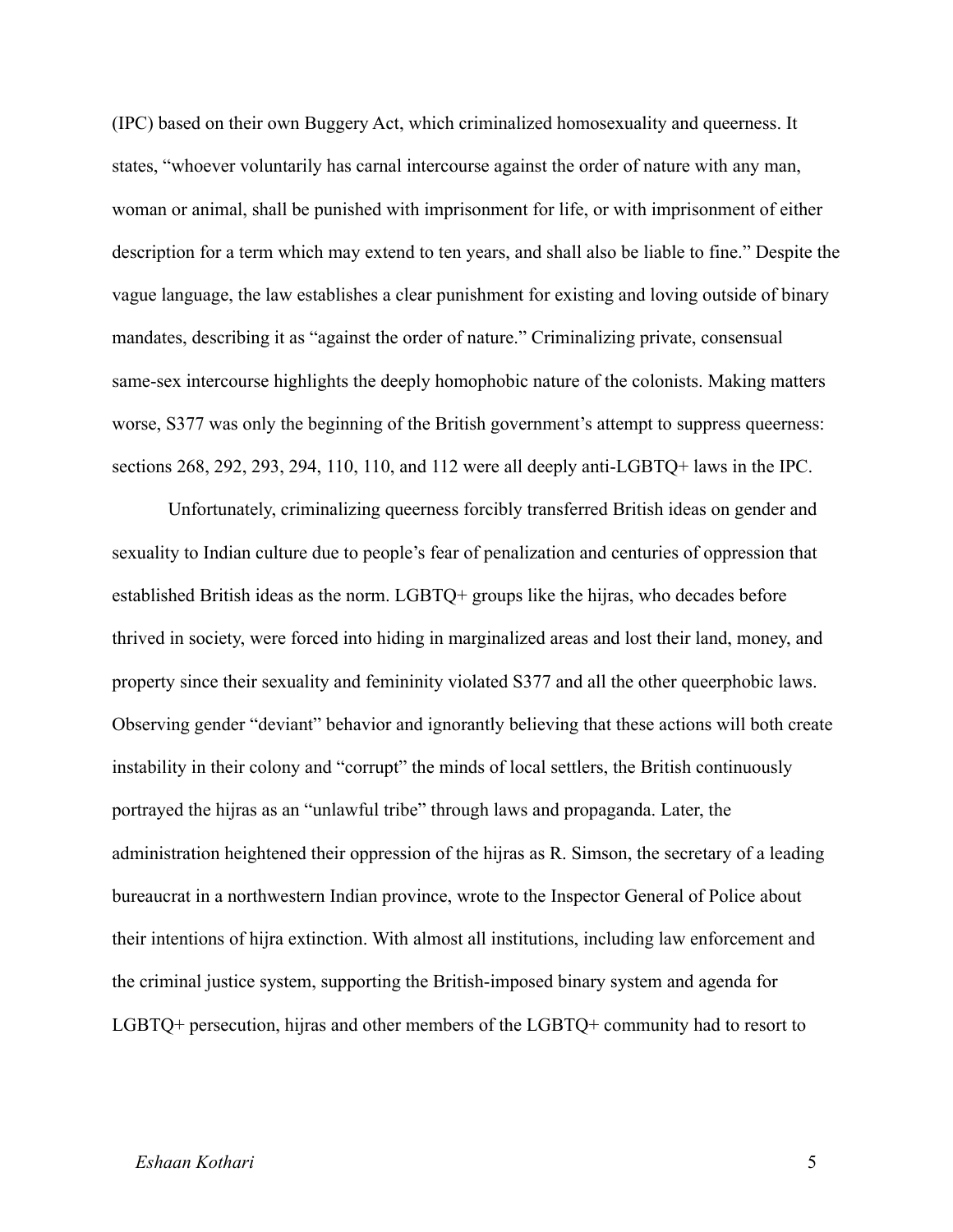begging and prostitution to survive. Sadly, since these professions continue to be stigmatized, they probably exacerbated the reputation LGBTQ+ communities held.

On August 15, 1947, India gained independence from British rule, but the heteropatriarchal and cisnormative laws and ideas ingrained in India's society exist as a devastating anti-LGBTQ+ colonial legacy to this day. Despite tireless activism demanding for queer rights and the repeal of queerphobic colonial laws, only until 2018 did the Supreme Court of India reform the British instated S377 from the IPC. The alteration decriminalized homosexuality and, essentially, disallowed the law from governing the personal sexual lives of consensual gay and lesbian individuals. Although the change is momentous for the LGBTQ+ community in India, the amount of time it took to decolonize the law displays the sheer impact colonists had on the norms of gender and sexuality in Indian society. Even after the colonists left India, no longer able to dictate Indian legislation, lawmakers chose to continue British values, as Indians were brainwashed and forced to believe they were accurate, allowing them to completely disregard the homophobia in their laws for 60 years.

Like politicians, Indian society also chose to pursue the European binary system as the norm, causing disparities for the queer community. On a local level, hijras suffer from the absence of social security, disproportionately lower access to employment, and inequities in healthcare because of society's prejudice against people who identify inside the LGBTQ+ community. In fact, the reform of S377 received much backlash from anti-LGBTQ+ advocates: Rashtriya Swayamsevak Sangh, a Hindu nationalist group, declared that "same-sex marriages and relations are not in consonance with nature" and that "Indian society has not supported such relations." However, if one looks back into pre-colonial history, the reality is that Indian society *has* supported such relations and to them, the LGBTQ+ community was in "consonance with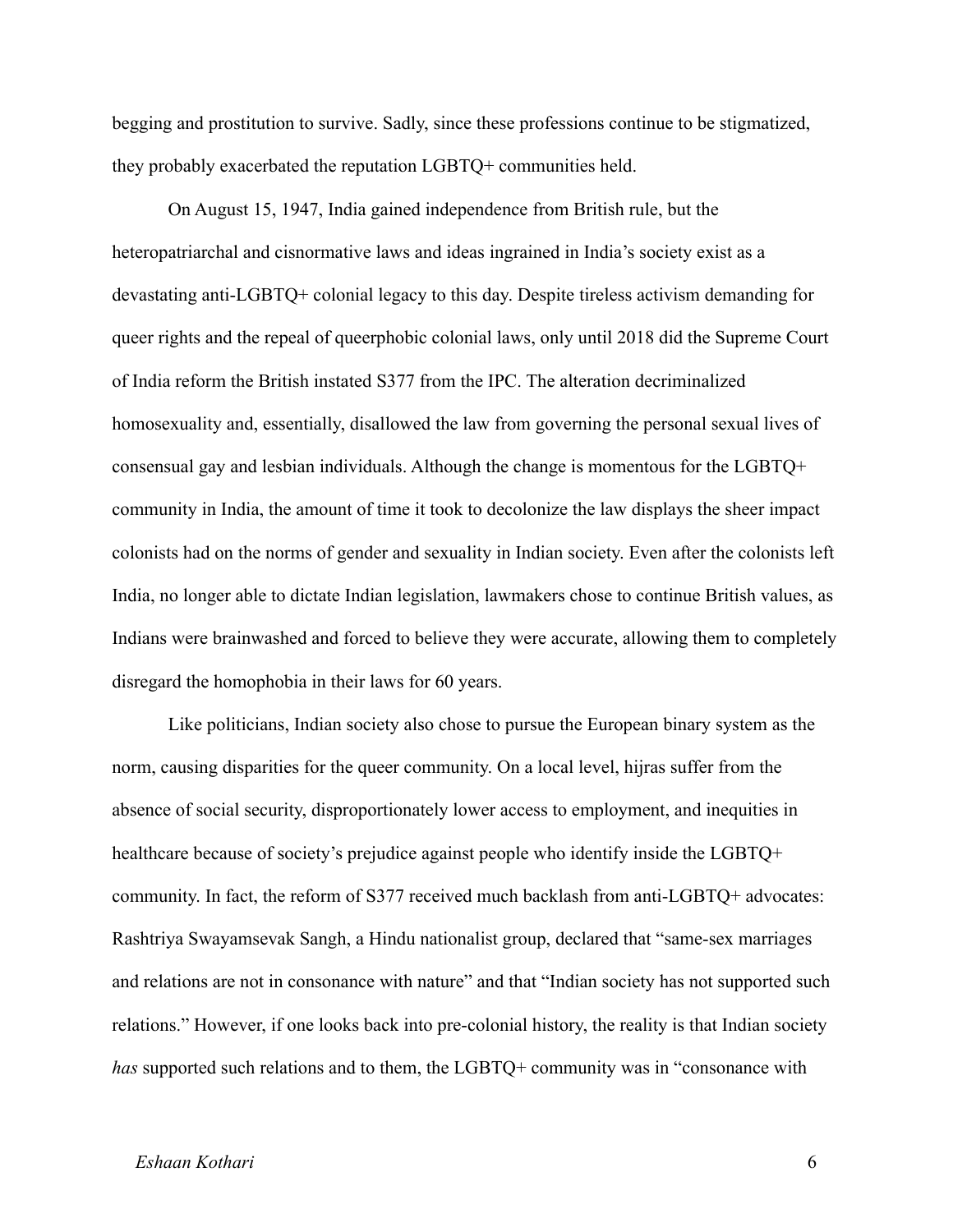nature," but many Indians fail to acknowledge their history untouched from cisheteronormative Western ideology.

# **IV. Conclusion**

Ultimately, the colonial era acts as a barrier between previous and contemporary Indian history since it is difficult to entirely decolonize and forget the oppression, institutional propaganda, and newly ingrained norms associated with colonialism. Therefore, this research is not meant to free all Indian communities from queerphobic prejudice throughout history but to explain that there is more to LGBTQ+ history: a fight for decolonization. Without understanding that a part of anti-queer sentiment derives from European imperialism and oppression, we would not only have an incomplete understanding of history but also not be able to effectively battle LGBTQ+ discrimination today.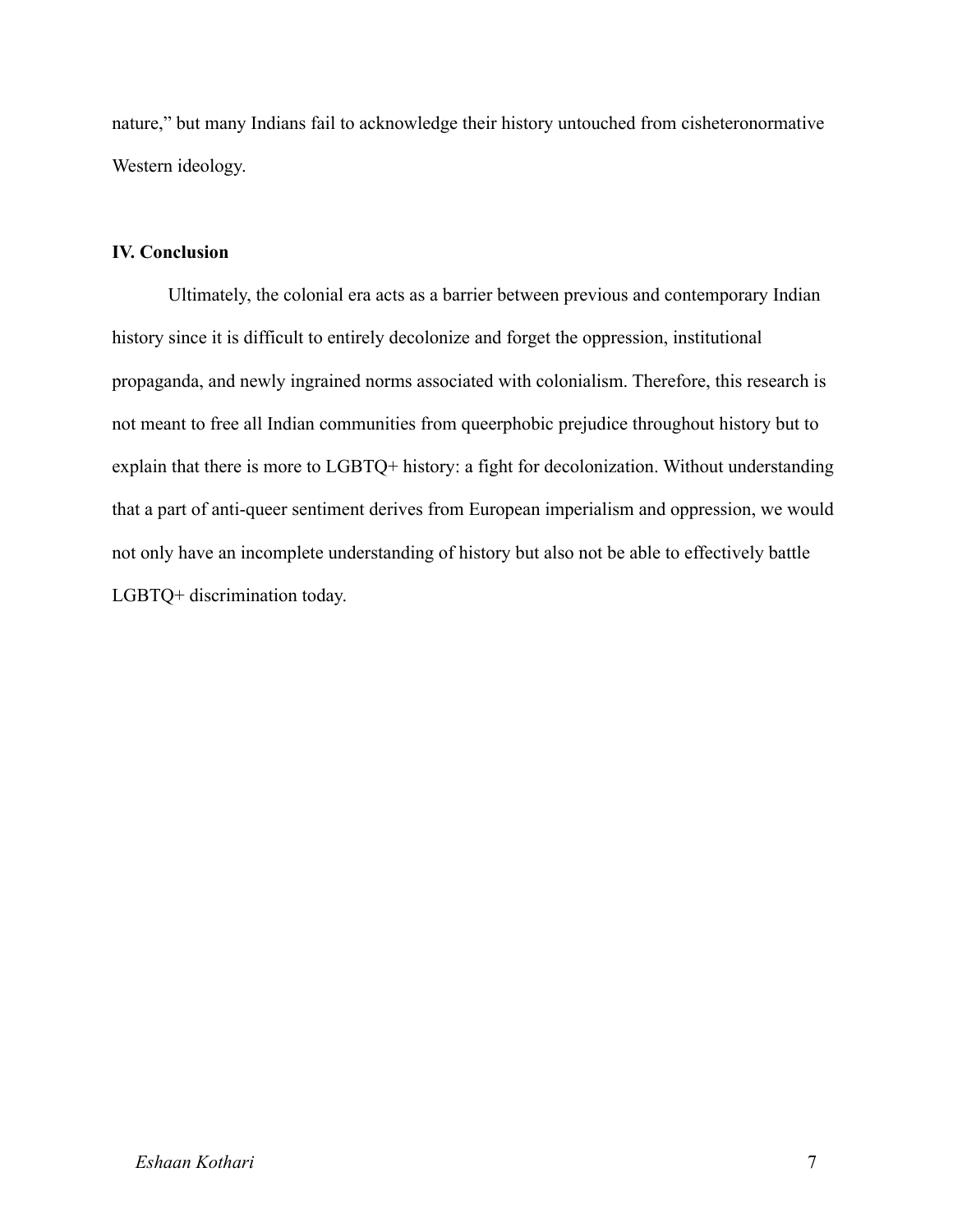## **Bibliography**

Bhatt, Amy. "India's Sodomy Ban, Now Ruled Illegal, Was a British Colonial Legacy." The Conversation, January 20, 2021.

https://theconversation.com/indias-sodomy-ban-now-ruled-illegal-was-a-british-colonial-legacy-103052.

García, Cristina Zamora, and Samuel Ranz. "Europe and LGBT Pride: A History." My Country? Europe., June 29, 2019. https://mycountryeurope.com/culture/europe-lgbt-pride/.

Greenberg, David F., and Marcia H. Bystryn. "Christian Intolerance of Homosexuality." *American Journal of Sociology* 88, no. 3 (1982): 515–48. https://doi.org/10.1086/227706.

Han, Enze, and Joseph O'Mahoney. "How Britain's Colonial Legacy Still Affects LGBT Politics around the World." The Conversation, April 16, 2019.

https://theconversation.com/how-britains-colonial-legacy-still-affects-lgbt-politics-around-the-w orld-95799.

Hinchy, Jessica. "The Long History of Criminalising Hijras." Himal Southasian, January 15, 2021. https://www.himalmag.com/long-history-criminalising-hijras-india-jessica-hinchy-2019/.

History.com Editors. "Stonewall Riots." History.com. A&E Television Networks, May 31, 2017. https://www.history.com/topics/gay-rights/the-stonewall-riots.

Hylton, Sara, Jeffrey Gettleman, and Eve Lyons. "The Peculiar Position of India's Third Gender." The New York Times. The New York Times, February 17, 2018.

https://www.nytimes.com/2018/02/17/style/india-third-gender-hijras-transgender.html.